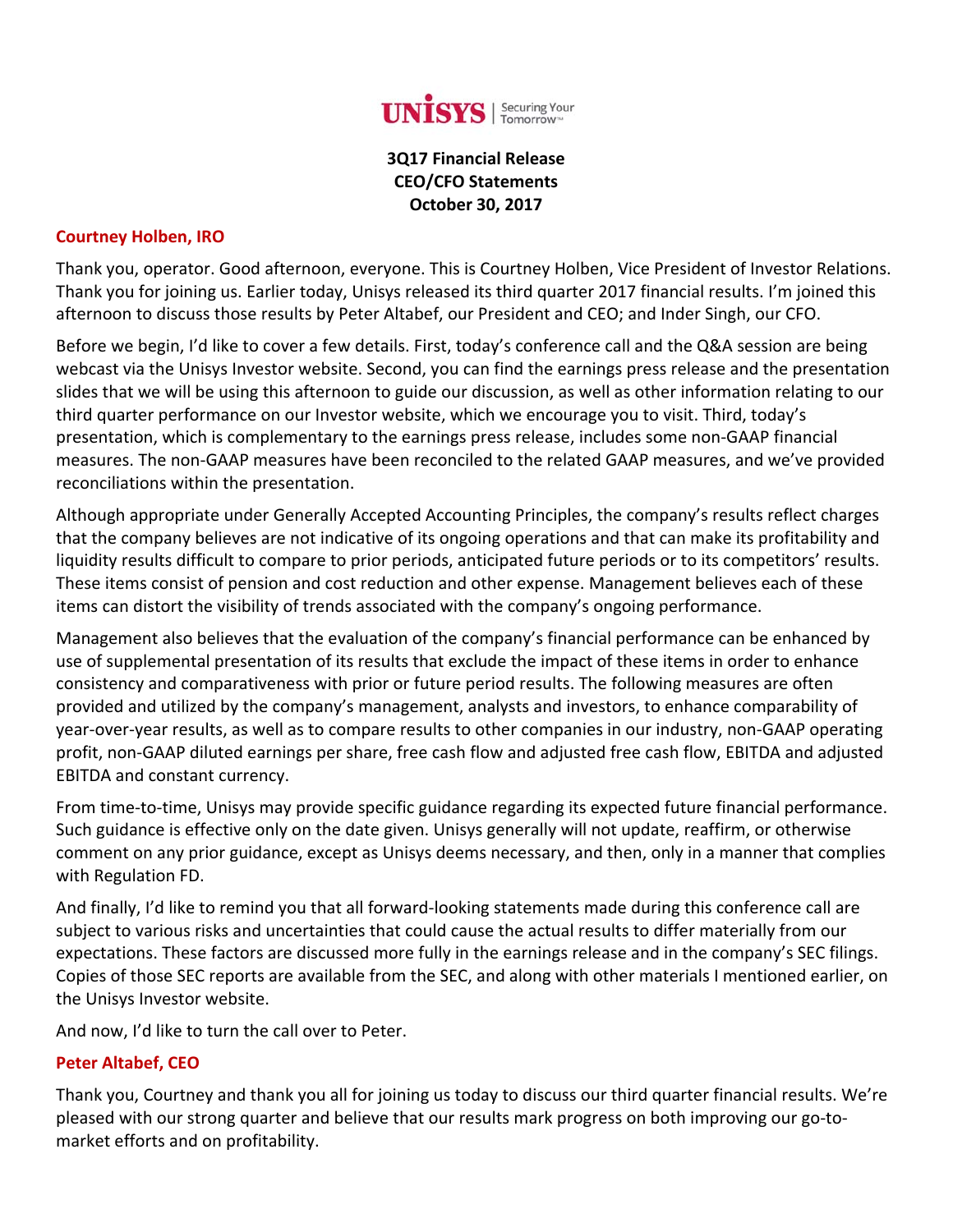Looking at slide 4, you can see that revenue for the quarter was down approximately 2.5 percent year over year, which is a 510‐basis‐point improvement versus the rate of decline in the prior‐year period. We saw another strong quarter for signings with new business and total company ACV up significantly year over year, which I will discuss shortly.

We saw a strong Technology quarter led by higher ClearPath Forward revenue. Regarding Security, we continue to build Stealth into our broader set of solutions to differentiate our offerings versus our competitors. We also saw Stealth continue to gain traction with new signings on a standalone basis, seeing the most new Stealth wins in a quarter to date. As you know, Stealth is just one component of our security focus and we saw a significant growth in our pipeline for security overall.

We saw progress in the profitability of our Services segment, both on a sequential and year-to-year basis. While we still have work to do to achieve our longer-term margin goals for Services, we have taken a number of important steps that are yielding results and which should have a more meaningful impact in the coming quarters.

To illustrate our go‐to‐market in progress, let me turn to slide 5. Total TCV of \$624 million for the quarter was down year over year, largely due to a tough compare against the prior‐year period in which we signed a large 12‐year contract. As we have discussed, total TCV can be lumpy from period to period due to renewal cycles, which is why we think new business TCV which includes new scope and new logo is also important to consider. We saw a 38 percent increase year over year in new business TCV to \$214 million. Growth of new business is important to growth of the company overall. So, we're pleased to see this kind of progress.

Additionally, as we previously mentioned, we are turning our external metrics more to ACV or annual contract value. ACV represents the revenue expected to be recognized during the first 12 months following the signing of a contract. ACV does not necessarily represent a full 12 months revenue run rate for new contracts, as there is often a delay between the signing of a contract and the commencement of revenue recognition. In the third quarter, total company ACV was \$400 million, which is up 14 percent year over year. New business ACV of \$116 million was up over 150 percent year over year.

We'd also like to share some information regarding our sales pipeline. As background, because we have not previously discussed pipeline on our earnings calls at this level of detail, we consider our pipeline to be prospective sales opportunities that we are pursuing or for which we have submitted bids. The aggregate value of the total company opportunities in our pipeline is approximately \$12.3 billion, which represents a 22 percent increase from a year ago. Our new business pipeline grew 18 percent year over year to \$9.6 billion. Also, our security pipeline, which encompasses more than Stealth, grew by 59 percent year over year, ending the quarter at over \$790 million. Of course, not all opportunities in our pipeline will translate into revenue, but pipeline is a leading indicator that we look to for growth.

Additionally, as we have previously discussed, we have launched a number of IP‐led industry application products to help drive our industry go‐to‐market effort such as Elevate. Our pipeline for these products and related services grew 8 percent sequentially to \$800 million as of the end of the third quarter. We expect these offerings to create cross‐selling opportunities to clients who are interested, not only in these specific solutions, but other specific solutions for those industries.

Lastly, on this slide, we saw focus industry revenue at approximately 45 percent of total company revenue grow 7 percent year over year.

As a result of our performance year‐to‐date and based on the leading indicators we track, we are reaffirming our guidance for the full year of 2017 for revenue, non‐GAAP operating profit and adjusted free cash flow, as Inder will go through in more detail shortly.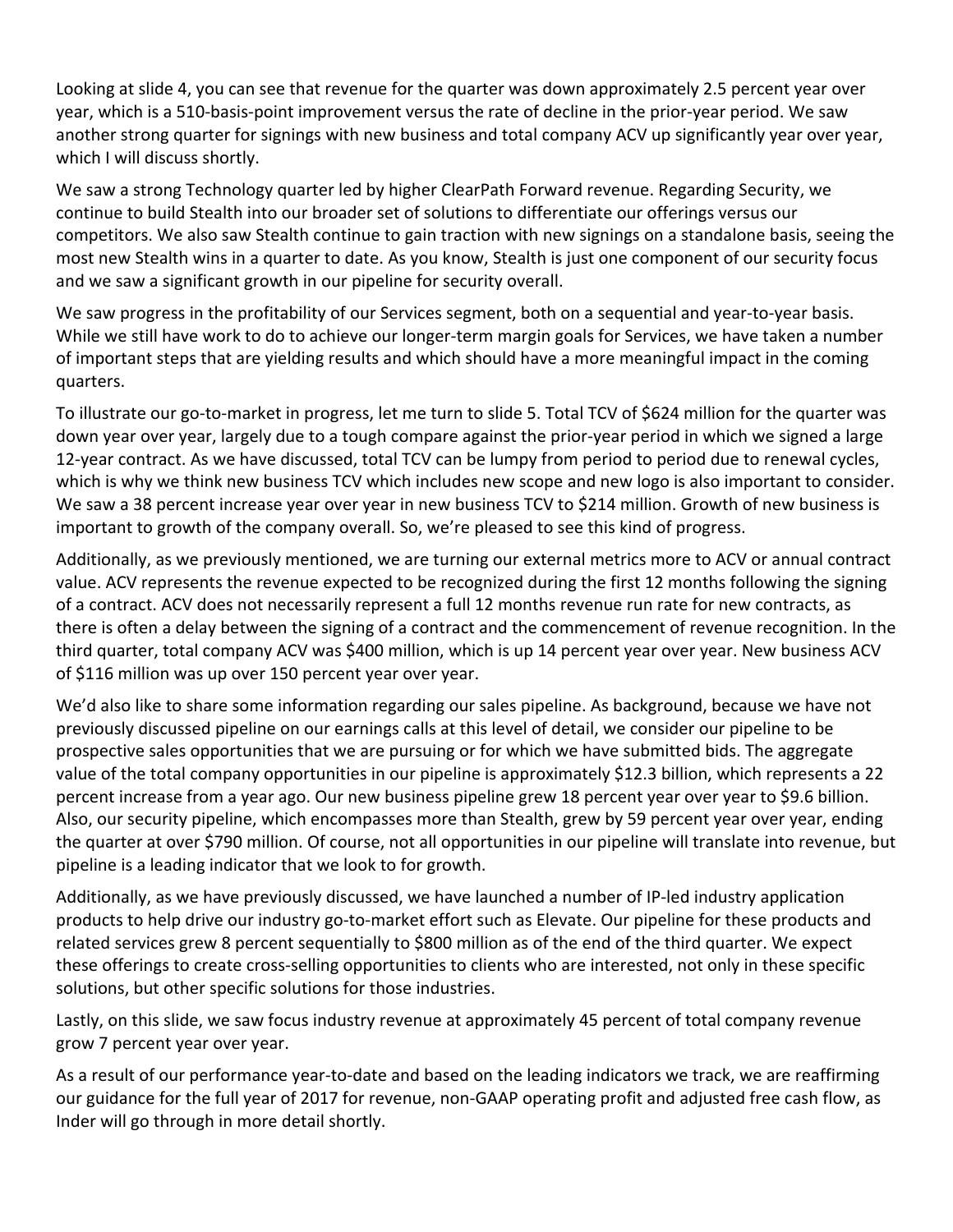Turning now to Services. We have several initiatives aimed at improving the profitability of our Services segment. For example, one key focus item for the second half of this year has been to improve productivity rates. During the third quarter, we worked to improve our ratio of dedicated FTEs to managed devices in our Services business, which we believe will improve profitability. Our goal is to bring this ratio in line with industry standards by yearend. We reduced Services head count by over 800 associates sequentially during the third quarter in Enterprise Solutions and remain focused on further improving our productivity rates. We also believe that existing and future investments in automation and artificial intelligence will help drive these productivity rates over time.

ClearPath Forward Services, which accounts for a mid single‐digit percent of Services revenue, continues to demonstrate positive trends, with low double‐digit revenue growth and gross margins roughly double those for Services overall.

Additionally, our IT Infrastructure Transformation work, within our Cloud and Infrastructure business, has been a key focus for us and was just placed in the Winner's Circle for IT Infrastructure Management and Enterprise Cloud Services by HfS Research.

Moving now to Technology, as I mentioned, we saw strong growth in this segment. We were pleased with progress in the quarter on new client wins for Stealth with 16 signings overall. As we noted at the time, we had four signings in the quarter by the time of our last earnings call in July. So, that indicates acceleration in the number of signings over the course of the quarter.

We have previously discussed our work with LogRhythm to incorporate Stealth into an adaptive security architecture. In the third quarter, we launched delivery of LogRhythm consulting and managed services for select clients, with expected global availability in the first quarter of 2018. We're also working closely with LogRhythm to extend the platform's capabilities using our cyber security analytics.

Turning now to some color on our various sectors. Our U.S. Federal business continues to demonstrate solid performance. Revenue growth was over 1 percent year over year for the third quarter, despite a later than typical government budget appropriations, which led to some delays in new signings. The third calendar quarter marks the end of the government's fiscal year. Entering the new government fiscal year, we are pleased with our Federal Services backlog, which is at its highest level in over eight years. As a result of this and performance to‐date, we're expecting a strong 2017 for U.S. Federal overall.

During the quarter, in collaboration with a partner, we won an engagement to implement a Unisys Stealth pilot solution for the U.S. Navy and its data center environment.

We also added new scope to our work with the United States Customs and Border Protection, part of the Department of Homeland Security, to provide biometric solutions to identify non‐U.S. citizens departing from airports and land pedestrian checkpoints. Lastly, Unisys Stealth software was selected by a National Security Agency as a core architectural element to integrate various biometric identifiers to address a key security need.

Our Public Sector had a challenging revenue quarter, but saw encouraging trends regarding new contract signings. VicRoads, which manages the road network for the State of Victoria in Australia, awarded us a contract to provide state‐of‐the‐art digital workplace services for the agency's approximately 3,500‐employee workforce. This also represented a Stealth win in the quarter, as we are incorporating Stealth into our offerings, as well as a new logo.

Also in Australia, we expanded our work supporting the New South Wales Government in network and cloud solutions under their GovConnectNSW program.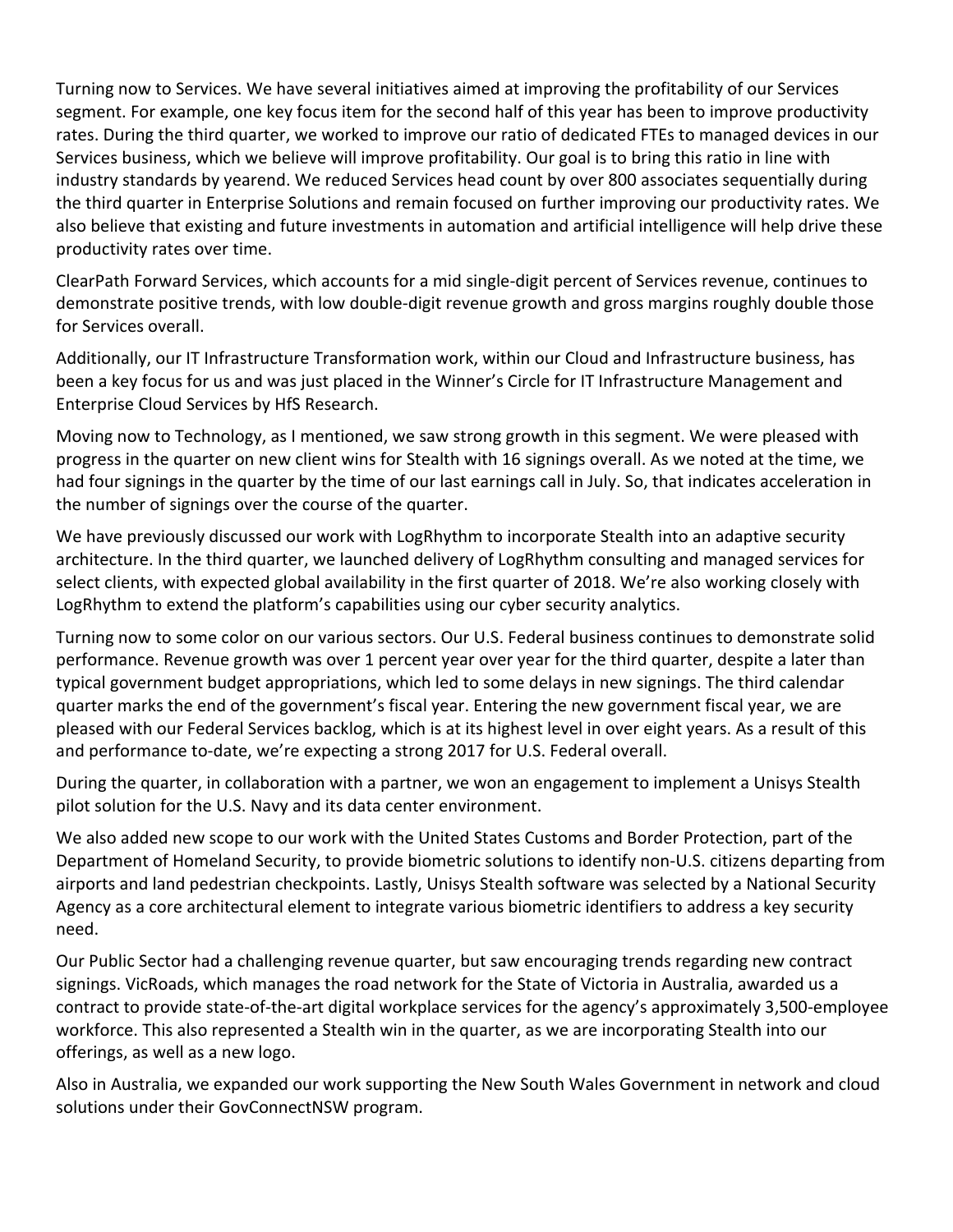Additionally, one of the biggest wastewater treatment companies in Brazil expanded its relationship with us to provide ClearPath Forward Services and data analytics services.

Our commercial sector was relatively flat this quarter, driven by strength in our Travel and Transportation business. In the third quarter, our Travel and Transportation cargo solution, Digistics, received the global award for "Best Software Architecture" from ICMG.

During the quarter, we signed a contract with a leading U.S. airline to launch a mobility solution to automate cargo processes at warehouses and ramps using smartphones and other mobile devices.

Additionally, InfoSky expanded its requirements for application support of the Digistics cargo solutions that it offers as hosted services to China's airlines. InfoSky is a subsidiary of TravelSky, the leading provider of information technology solutions for China's air travel and tourism industry.

And lastly, in commercial but outside of Travel and Transportation, DPSP, the second largest drugstore chain in Brazil and a new Unisys client, signed an agreement for Unisys to provide next‐generation digital workplace services for more than 45,000 devices.

Financial Services also saw growth this quarter, driven by strength in commercial and retail banking. During the quarter, we signed a contract with a New Zealand bank to manage and maintain its core banking applications and to help better integrate these applications within the bank's digital channels, as well as to set up a disaster recovery system.

Additionally, a bank in Asia Pacific extended its contract with Unisys for ClearPath Forward solutions to support the delivery of new and enhanced services to the bank's customers as part of their digital transformation strategy.

And lastly, we signed a new logo contract with a leading provider of consumer credit products to provide a full suite of digital workplace services, including managed security services.

Finally, this quarter, Shalabh Gupta joined Unisys in the role of Treasurer, succeeding Scott Battersby after a 33‐year tenure. Shalabh joined us in mid‐August, most recently from Avon Products where he served as Vice President and Corporate Treasurer. He has extensive expertise in pension funding and risk management and has been recognized on multiple occasions for innovative pension strategies. We'd like to formally welcome Shalabh to the role and to thank Scott for all his contributions to the company.

With that, I'll turn things over to Inder.

### **Inder Singh, CFO**

Thanks, Peter. Hello, everyone, and thank you for joining us this afternoon. In my comments today, I'll provide comparisons on a GAAP and non‐GAAP basis. Just to remind you, the non‐GAAP results exclude pension expense, cost reduction, and other charges.

As Peter discussed, we had a number of positive achievements in the third quarter, and we're pleased with the progress we made. I will first summarize some of these on slide 7, and then provide more detail on our results in the following slides.

As slide 7 shows, we saw progress on the top line for the business overall as well as in each of the Services and Technology segments individually. Total revenue for the third quarter was \$666 million, which is flat sequentially. While it is down 2.5 percent year over year, this is 510 basis points better than what we saw a year ago.

Services revenue was down 4.2 percent, which again represents a 420‐basis‐point improvement versus what we saw a year ago. We also had a strong Technology quarter, with better revenue than we expected for the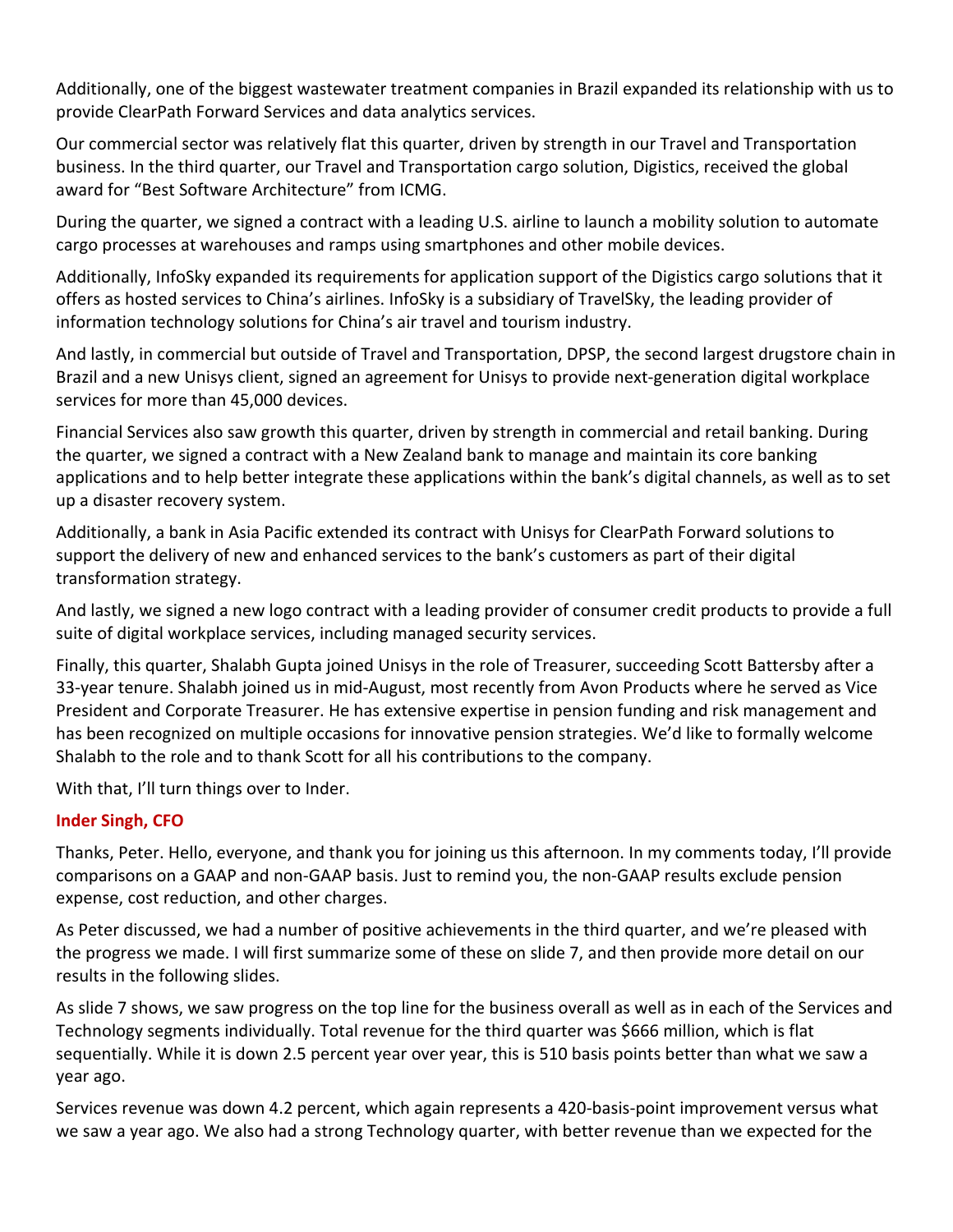segment. Technology revenue for the quarter was up 10 percent year over year and we're pleased to see these results.

We're also pleased to have made progress this quarter with our Services margins as a result of improvements to the cost structure of the business. We saw operating margins in Services improved by 480 basis points sequentially and improved by 60 basis points year over year. We are still planning to drive continued margin expansion in this business over time. This progress in Services margins also contributed to the improvement of margins for the overall company. We saw non‐GAAP operating profit margin of 7.3 percent, which is 370 basis points higher sequentially and 60 basis points better year over year.

We also continued our execution on the project that I described last quarter related to improving working capital efficiency. Based on the process improvements and the system deployments we are executing, we expect to see a benefit in 2017 and 2018 exceeding \$100 million from this project.

Finally, we continued making progress on our capital structure. We entered into a new five-year revolving credit facility to replace the old one which was coming due next year in June of 2018. Additionally, we continue to reduce future pension funding exposure in our European pension plans including freezing the last significant open defined benefit plan. As usual, we will provide our overall updated estimates for pension obligation when we announce our fourth quarter results.

Turning to slide 8, you can see some of the key results for the quarter. We just discussed the revenue and margin trends, so I won't repeat those here. GAAP net income was down year over year as was non‐GAAP net income. The non‐GAAP year‐over‐year decline was driven by an increase in interest expense due to our new bonds, and taxes in Asia Pacific.

Adjusted EBITDA was up slightly year over year to \$89 million, helped by higher operating margin. Adjusted EBITDA margins were also up 50 basis points year over year. Lastly on this slide, operating cash flow was up 17 percent year over year, which I will give more color on shortly.

Turning to slide 9, you can see the mix of business for the quarter for every segment, geography, sector and revenue type. This is a high‐level summary and I'll provide more color on the next three slides, so please turn to slide 10 for a more detailed view of revenue by region and sector for the third quarter.

The third quarter was a strong one for our Latin America and Asia Pacific regions, in particular. Latin America revenue grew by 40 percent year over year, driven by better performance in both our Services and Technology segments. Margins have also improved for this region, sequentially and year over year. We believe the continued progress Latin America has shown, both in terms of revenue and profitability, is a good validation of our focus in the region.

We're also pleased to see the strong performance in our Asia Pacific region which also saw growth across both Services and Technology.

EMEA delivered improvement on its Services revenue trends, with revenue in that region still down, but in the low single-digits. However, Technology revenue declined year over year in EMEA, as it did in the U.S. and Canada region.

With respect to the sector breakdown on the right-hand side of the page, third quarter saw revenues, which were flat to slightly up across U.S. Federal and Financial Services, with Commercial flat year over year. Public Sector saw a decline year over year, but as Peter mentioned, we're encouraged by the new client wins during the quarter which point to a longer‐term healthy Public Sector business.

Moving to our segment results, please turn to slide 11. As I discussed earlier, improving the profitability of our Services segment remains a key focus, and in the third quarter, we saw progress on this front. Gross margins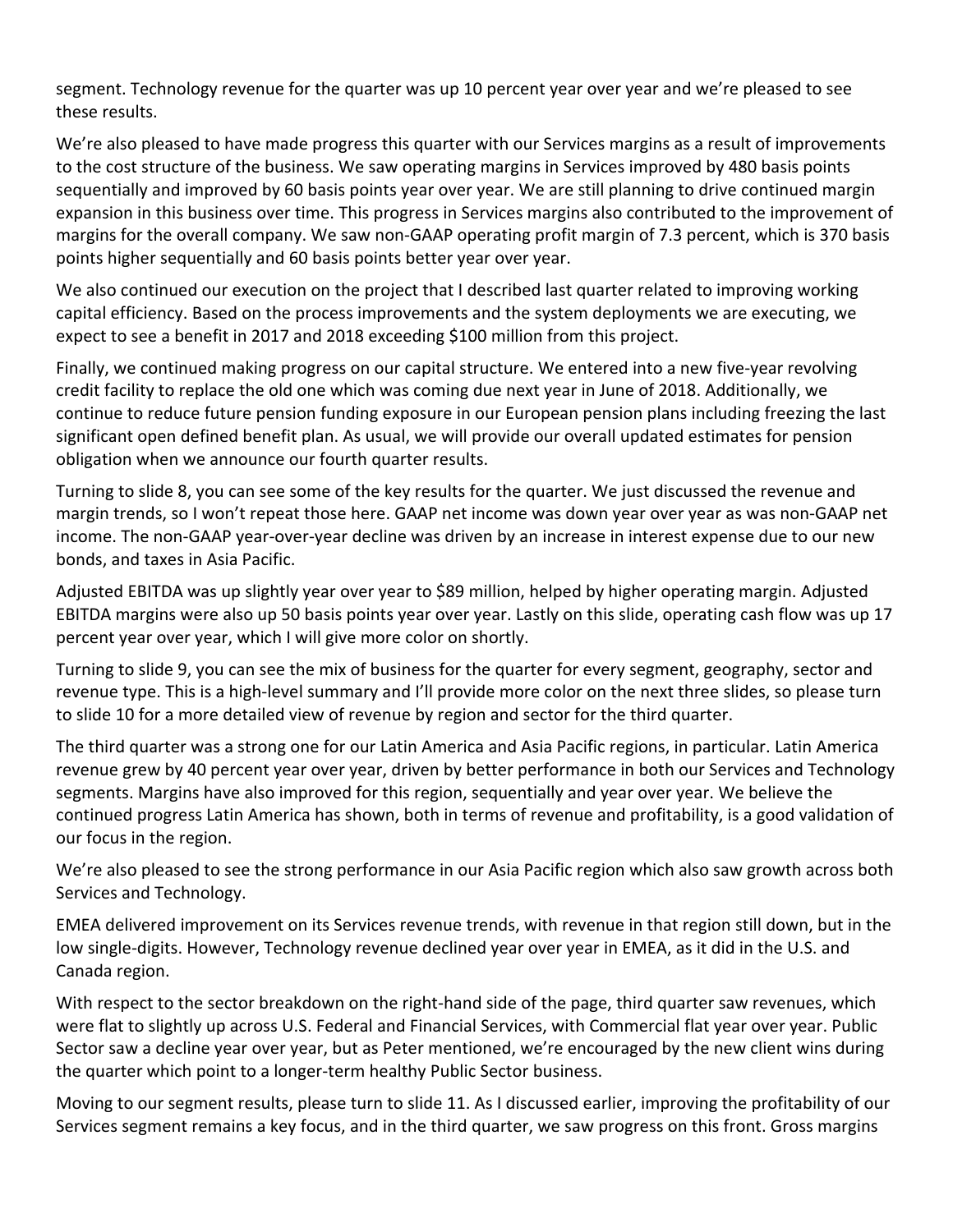for Services were up 240 basis points sequentially to 16.5 percent, which was down slightly year over year. From an operating profit standpoint, Services profit margin improved by 480 basis points sequentially or 60 basis points year over year, indicating progress on cost controls, which remain a key focus. We're pleased to see the actions we took in the third quarter are yielding results. However, there's still work to be done.

With respect to Technology, as we noted, the segment grew 10 percent year over year, as many of our planned deals for the quarter ended up being larger than expected. We do not anticipate that this will impact deals expected to be signed in the fourth quarter, rather, we continue to expect strong Technology performance in the fourth quarter, resulting in a solid second half in Technology as we had discussed on last quarter's call.

The third quarter included some higher hardware and third‐party elements, which weighed on margins during the quarter. While it is not part of our strategy to sell more hardware as third‐party products, we will, of course, do so as needed based on client demands and requirements. As I've already noted, we saw a stronger than expected quarter for Technology and we continue to believe that the fourth quarter will be a solid one, as well. We're still expecting the same level of deals as we have been planning for in the fourth quarter.

Last quarter, we gave color about the fourth quarter that would have led you to calculate an implied fourth quarter Technology revenue in the \$140 million to \$150 million range. We still expect to achieve a similar range for Q4, which as always is dependent on the timing of signing the deals we are expecting. As you know, margins for Technology are significantly higher than those in Services. So, we would expect this to have a positive impact on the fourth quarter at the operating margin level as well.

Services backlog grew slightly versus last quarter and ended the third quarter at \$3.7 billion. Of the third quarter Services backlog amount, we expect \$525 million to convert into revenue in the fourth quarter of 2017.

Slide 12 highlights our third quarter cash flow. Operating cash flow for the quarter was up 17 percent year over year, since our cash requirements for our restructuring plan were lower, as we approach the conclusion of our plan overall. Operating cash flow also saw some benefit of the working capital program I mentioned, which includes worldwide IT systems upgrades replacing manual processes over time.

In the third quarter, among other improvements, we saw DSOs improved by nine days sequentially. We expect to see more benefits from this program over time.

Free cash flow for the quarter was down on a year over year basis, due to an increase in capex, which also impacted adjusted free cash flow. We continue our capex‐lite strategy and expect to see benefits from this over time. However, in the third quarter, we had approximately \$13 million in funding requirements related to our iPSL check‐processing joint venture in the UK. These expenditures are for systems upgrades for converting from manual processes to optical recognition scanners for check processing in the UK.

Our agreement with iPSL is that our banking partners pay us for their share of the spending, but this typically happens about one quarter later. The iPSL systems upgrade process is scheduled to end by early 2018 when these expenditures and payments should be complete. Therefore, excluding the amount related to iPSL, capital expenditures in the third quarter of 2017 were slightly lower than in the prior‐year period. We ended the quarter with \$599 million in total cash.

Let me now turn to guidance. The third quarter was a strong one for the company and we're pleased with the performance we saw across the business. As we sit here today, we also feel good about the outlook for the fourth quarter and, therefore, our ability to meet full‐year guidance from both the revenue and non‐GAAP operating profit. As I noted, we expect the fourth quarter to be another strong one for Technology, which will be a meaningful contributor given the significant margins attached to that business.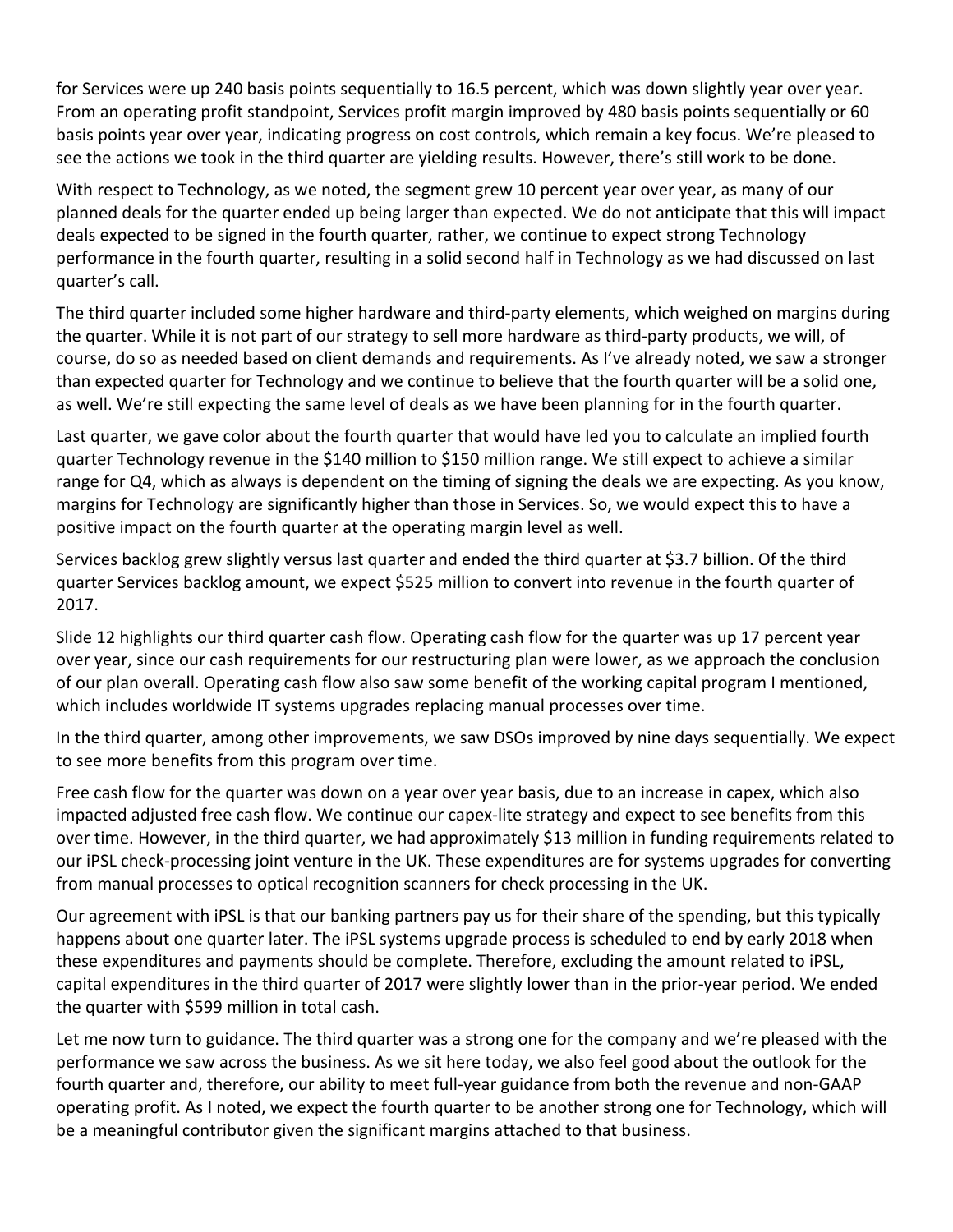I will highlight that a substantial portion of Technology contracts are typically signed close to the end of the year. The timing of these deals governs when cash collections happen, which means the cash could be collected in either the fourth quarter of this year or first quarter of next year. I would say that we have good visibility on the top line and non‐GAAP operating profit with respect to full‐year guidance. So today, we are reiterating our revenue guidance of \$2.65 billion to \$2.75 billion, which is a year‐over‐year decline of 1 percent to 5 percent on a constant currency basis, and non‐GAAP operating profit margins of 7.25 percent to 8.25 percent.

With respect to adjusted free cash flow and our guidance range of \$130 million to \$170 million, while we are reaffirming that range, the timing of deals I mentioned could influence whether we end up closer to the lower end of that range for the year, which is where we would guide you at the moment.

Overall, we feel good about the quarter, which shows strong improvement versus last quarter. As we look to the remainder of the year, there is still work to be done to achieve our goals, but we feel good based on where we are today.

With that, I'll turn the call back to Peter.

### **Question & Answer Section**

Operator: Thank you. We will now begin the question‐and‐answer session. And the first questioner today will be Joseph Vafi with Loop Capital. Please go ahead.

**Q – Joe Vafi – Loop Capital Markets LLC:** Hey, everyone. Good afternoon. Nice to see a solid P&L and new signing results. I was wondering if we could maybe just jump into some of this ACV, TCV strength. What kinds of deals are these new business deals that you're signing? And if you could give us a sense of the margin structure on some of this new business you're bringing in? Then, I'll have a follow-up. Thanks.

**A – Peter Altabef – Unisys Corp.:** Yeah. Joe, thanks. That's a good question. So I'll start on the ACV, and then Inder can follow up on margin structure.

So, I think that this is probably the first year we've actually given ACV numbers. Historically, the company did not metric on ACV the way it is now. We think it is, in many ways, more telling as a leading indicator than TCV in the sense that TCV tends to get clouded with renewals. And renewals, as you know, can be very lumpy from year to year. There is a TCV metric that isn't around renewals and that's the new business TCV metric. That takes renewals and extensions out of that. So you're seeing me focus a little more on ACV, and then, to the extent we focus on TCV on the new business side of that.

I would say the strength is really kind of across the board. One of the interesting areas that I think you will see a lot of strength for us in the fourth quarter as well as going into next year is the public business. If you look at our numbers from a revenue standpoint, that public business has been, as I mentioned, challenged, particularly in the quarter, still having run‐offs from deals that were lost a long time ago. I get tired of talking about LA LEADER, because that deal was lost in the end of 2014, but it's still hitting us this quarter significantly as headwinds.

But I think our signings in the public sector are very strong. And I think they will continue to be strong. And that is in part due to some of these focused solutions that I've mentioned.

So we've kind of outlined seven focused solutions. And those seven – there was an eighth called LineSight that doesn't get a public launching until early next year. Those eight now represent a pipeline for us of about \$800 million. And we are encouraged by that pipeline. It's still early days to see exactly how much of that comes to fruition, but we're encouraged by it.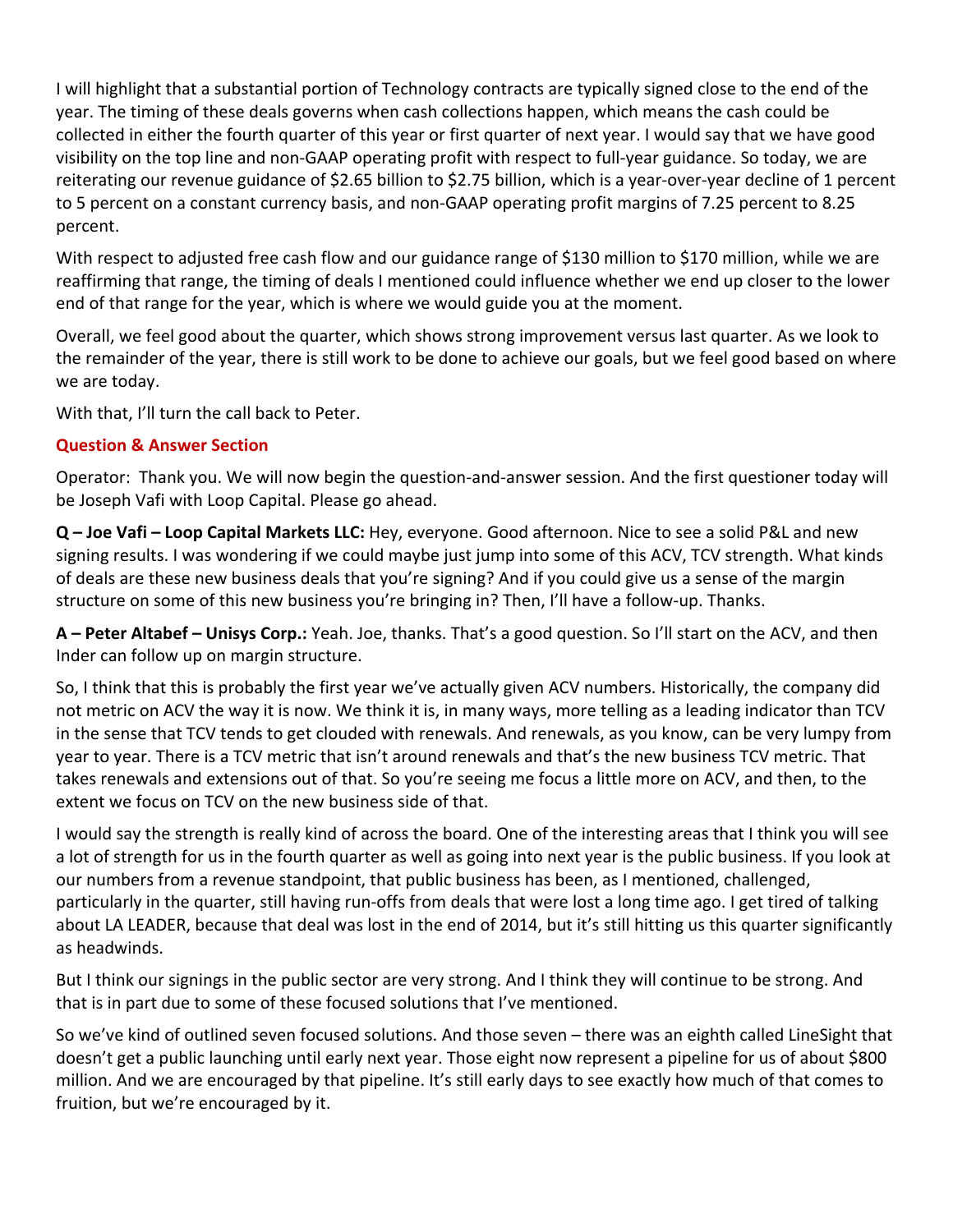So I'd say with respect to the third quarter signings, very strong on new business, whether you count TCV or ACV. On ACV, very strong throughout. And the total TCV was really hurt largely because of that one‐time headwind of a large 12‐year contract that was renewed last year.

**A – Inder Singh – Unisys Corp.:** I would just add that, Joe, on your question on margin. I mean we focus on margin as a company on the portfolio.

As Peter outlined, a number of the elements of TCV and ACV are renewals of contracts and as well as new logo. And we try to maintain the discipline across margin across the company and as we're trying to drive margins for Services.

Our renewals in Federal and our extensions and scope increases in Federal are high margin business for us. So we're trying to maintain the discipline around signing, I'll call it, not empty calorie business, but good calorie business, as we look at the ACV and TCV.

**Q – Joe Vafi – Loop Capital Markets LLC:** Great. Maybe we could talk about Stealth. And it sounds like there were some standalone deals signed in the quarter, and then, I've got a little interest in this Navy deal that you talked about that was with a partner.

So I mean I get that Stealth could be part of a greater software install that you're putting in. But maybe how are these standalone sales occurring? Is this a new channel you're building? And where do these partners fit in on kind of some of these standalone Stealth sales? Thanks.

**A – Peter Altabef – Unisys Corp.:** Yeah. So from a go‐to‐market, we really have three avenues now for Stealth. And we've added one really in the last quarter or at least five months.

So the three avenues are we sell through our existing Enterprise Solutions channel through that sales team. We sell through our Federal channel through that sales team. And then, we have created kind of a tiger team of what we call whales, but that tiger team is really focused on extending the distribution for Stealth through other companies that have wider distribution channels than we have.

So let me tease that out for you a little bit. VicRoads is a good example of the first. So VicRoads is a deal in Australia. At the heart of VicRoads was a digital workplace expansion, right? It has 3,500 people who work for that particular agency in Australia. We put in our workplace services there, we also put in managed services and we put in Stealth. And I can tell you, that Stealth was a differentiator in that sale.

And the fact that we are integrating that kind of a differentiated solution into our overall sales efforts, there's no doubt in my mind, it was a leading reason why we won that deal. So that's an example of an Enterprise Solution Stealth sale.

An example of a Federal Stealth sale would be the partner example that was referred to. So we partnered with a company that I would categorize as a pure‐play Fed company and they were the prime on that particular deal. But we were a very strong sub. And again, the way they helped distinguish themselves was by our use of Stealth. And so, that was a very important part of that particular deal. Now, we prime a good amount of our work in the Federal business. But we're also willing to sub strategically and that was one where we sub strategically.

So the third example the whales. So what is that about? Well, LogRhythm is a pretty good example of that. So that's an example where LogRhythm has a go-to-market. They have a structure, in this case their cyber security offerings. We have built an API to kind of seamlessly put Stealth into their offering channel and to build it as part of their solution. So not only do we have our sales executives and teams and client executives running the distribution for Stealth as in the Enterprise Solutions and Federal business, we're now turning to a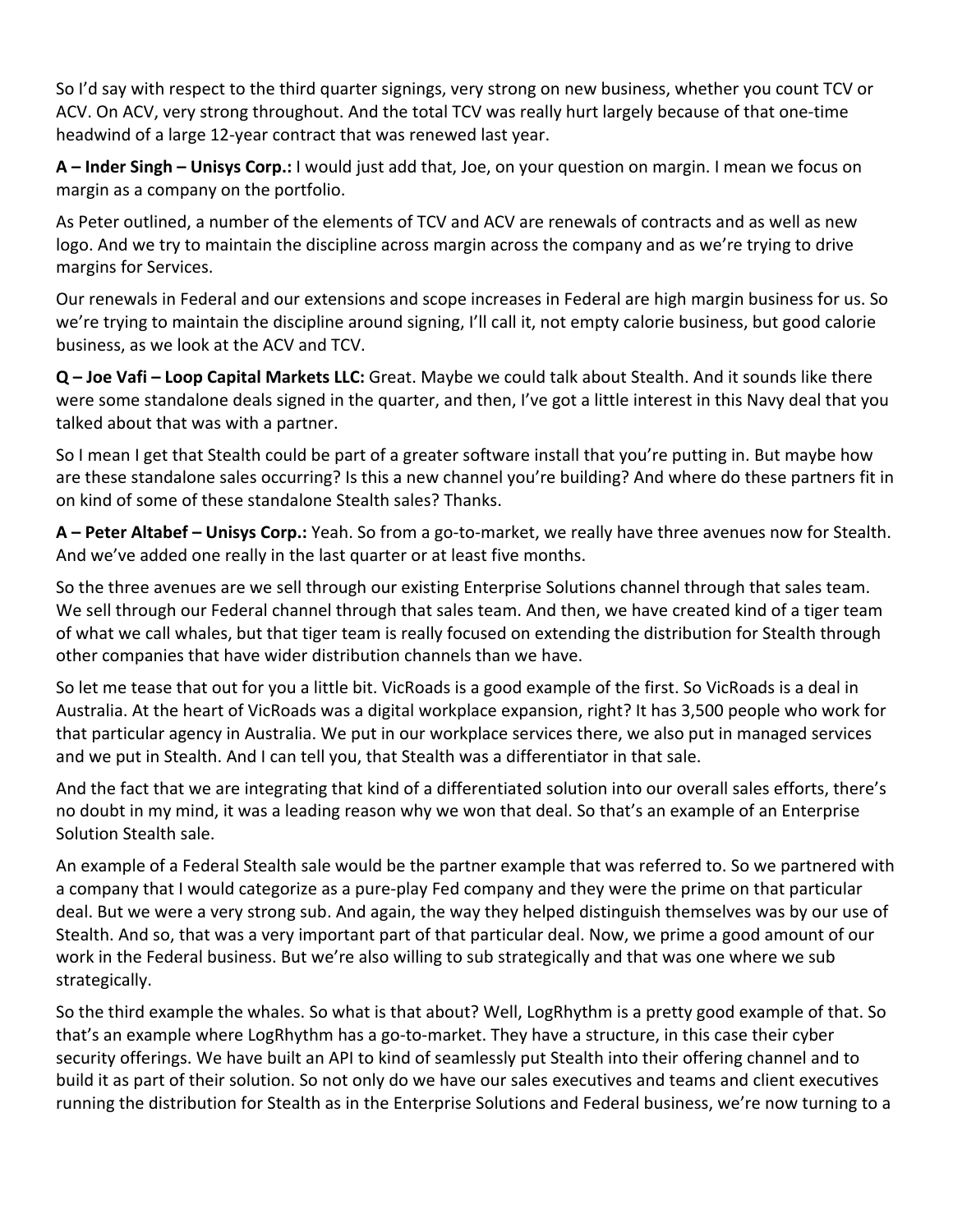company like LogRhythm and saying, okay, so we've integrated this in yours, now, you go sell it as a part of a bigger pie.

We're looking at other opportunities for those whales and those opportunities can take several different ways. It could be other companies like that that build Stealth into their offerings or it could be companies that are big players in, let's say, the Internet of Things universe that want to build Stealth into their IoT offerings. So that, that and that third channel, if you will, the whale channel is in its current incarnation relatively new, as I say the last four to five months.

# **Q – Joe Vafi – Loop Capital Markets LLC:** Thanks very much, that's helpful, Peter.

Operator: And the next questioner will be Frank Atkins with SunTrust. Please go ahead.

**Q – Frank Atkins – SunTrust Robinson Humphrey, Inc.:** Thanks for taking my questions. Wanted to ask first some strong demand coming out of Latin America and Asia, can you talk a little bit about the business development teams there and how sustainable that is, and what type of opportunity there is there going forward?

**A – Peter Altabef – Unisys Corp.:** Yeah. We think there's good opportunity in both geographies. And it used to be kind of a given that Latin America and Asia Pacific ought to grow faster than the others, but over the last couple of years, I think not just us, but the whole market has kind of turned a little topsy-turvy.

Again, we have a really strong leadership team in Asia Pacific that is I think being much more assertive than we had in the past in terms of finding new deals. Our name recognition in Asia Pacific and in Latin America is very strong, by the way, we've got a new leadership team in Latin America. And so, we're really focusing now on a combination of those really assertive leadership teams which I'm very proud of and very specific solutions.

So we're taking these new solutions and using them as kind of leading lights into a client base that historically has been there for us. We just didn't have the new solutions to sell into that client base. And so, we're really kind of, if you will, giving a rebirth to that existing client base that knows us and likes us, and then, interestingly, as we're doing that, we're finding new clients tagging along.

And so, it's pretty cool. We're bullish about both geographies. We think in EMEA, we are kind of getting to the nut of our issues. We're continuing to work on cost redistribution there, but we are beginning to see some really nice wins in EMEA on new business. Not anything I can discuss on this call, but you will hear about it on the fourth quarter call, and it's good stuff. So we're beginning to see a turn I think in our EMEA business, that too has been instigated by a very strong leadership team that we've brought in there.

U.S./Canada is in some ways the hardest, because as I mentioned to Joe's question, we still have some headwinds there around things like LA LEADER and such. So the numbers can be difficult because of the headwinds. But I do believe that the strategy of our focused offerings is going to bear fruit in U.S./Canada as well. So although you see a pretty significant decline year to year in the quarter numbers, we don't anticipate that kind of a decline going forward, although I'm not speaking about next quarter in particular.

**Q – Frank Atkins – SunTrust Robinson Humphrey, Inc.:** Okay. Great. That's helpful. And I wanted to shift a little bit to the pension sort of things, the transition of the Treasurer, Scott Battersby, and bringing on the new gentleman. I don't know if he's on the call or not, but any change in the philosophy in terms of how you expect to deal with the pension under the new treasurer and strategies you might employ or maybe you could highlight some of his experience on that pension side would be helpful?

**A – Inder Singh – Unisys Corp.:**I'll start it, and then, I'll ask Shalabh to join in and add to it. So what we're looking at over the next 5 to 10 years is really managing our pension obligations, and as I noted on the call, we're already starting to make progress on that front.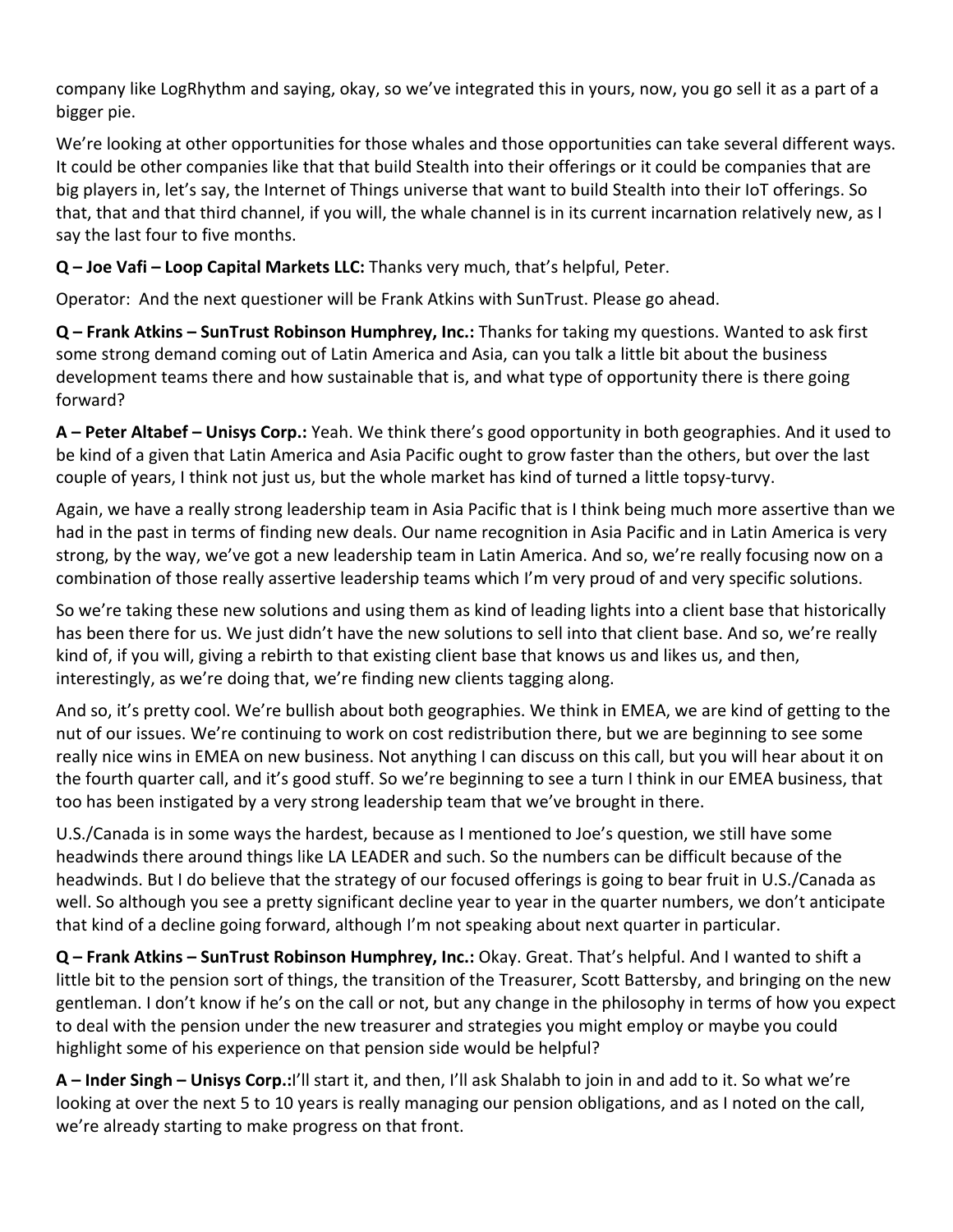I think that as we look at the next few years, our goal is to focus on de‐risking the liabilities and making sure that the return on assets that we're seeing are optimized. So, I'm going to actually ask Shalabh to join in here, who's on the call with us today, and provide additional color in terms of how he's thinking about it from a strategy standpoint. It's a little early for us to talk to you about specifics, but let's frame for you the way we're thinking about it.

**A – Shalabh Gupta – Unisys Corp.:** Hello, everyone. As you know, I just joined Unisys a couple of months ago. So I'm still in the process of understanding the risk and trying to develop a strategy going forward. Essentially, what my prior experience has been is implementing LDI strategies. And looking at Unisys risk, obviously, that would be a key component of it, but additionally, looking at asset efficiency, I think that's clearly important here in the Unisys perspective. So we're looking at that as well as implementing LDI strategies going forward.

So again, as I said, it's still early. It's been a couple of months, still in the process of analyzing and developing strategies at this point.

**A – Inder Singh – Unisys Corp.:** And Frank, I think, he's being a little bit modest in terms of the volume of things that he started to look at already. Again, nothing that we can announce today necessarily, but as we look at the progress being made on the focus that's been put on this, we're very, very pleased with just a few months it. And as we look out for the next 5 to 10 years and you know this Frank, our focus is to drive cash flow. It's also with Shalabh joining now to make sure that we are looking at the pension obligations as well as the assets that we have deployed against those liabilities over time and making sure that we have our assets working for us as well as the cash flow we're driving through operations.

**A – Peter Altabef – Unisys Corp.:** Yeah. This is Peter. I just second Inder's endorsement of Shalabh. He has hit the ground running and is working on a number of opportunities. In addition to the pension side, Shalabh has taken over responsibility for taxes for Unisys. And while that might not seem as near a drop as pension opportunities, there are also opportunities for us on the taxes side. It will take a little longer to fully develop those, but those are on the radar as well.

**Q – Frank Atkins – SunTrust Robinson Humphrey, Inc.:** Okay. Great. Thank you very much.

Operator: And our next questioner will be Joan Tong with Sidoti & Company. Please go ahead.

**Q – Joan Tong – Sidoti & Co. LLC:** Good afternoon. It's Joan Tong with Sidoti & Company. And so, I would like to ask you guys about the new service offerings that you have been rolling out in the past couple of quarters. I just want to get a sense in terms of the progress of those new offerings in stimulating demand for Unisys. Can you just give us a little bit more detail?

**A – Peter Altabef – Unisys Corp.:** Yeah, Joan. Thanks very much and thank you for being kind about the name. We do know you as Joan.

Let me explore that a little bit and then have Inder jump in any way he would like. So in terms of what we're doing with services and the new services offerings, you have heard me now talk a little bit for the last quarter or two about the work we're doing in terms of bringing automation and AI into what we used to call end user and which now we're calling Digital Workplace. There has been a huge amount of work on that.

And as part of that and one of the things that kind of was always a part of that plan was really to drive efficiency in the cost base of our Digital Workplace offerings. And we've always talked about that as an opportunity for margin experience over time. So automation and AI are ongoing, but the re‐engineering of that business is apace.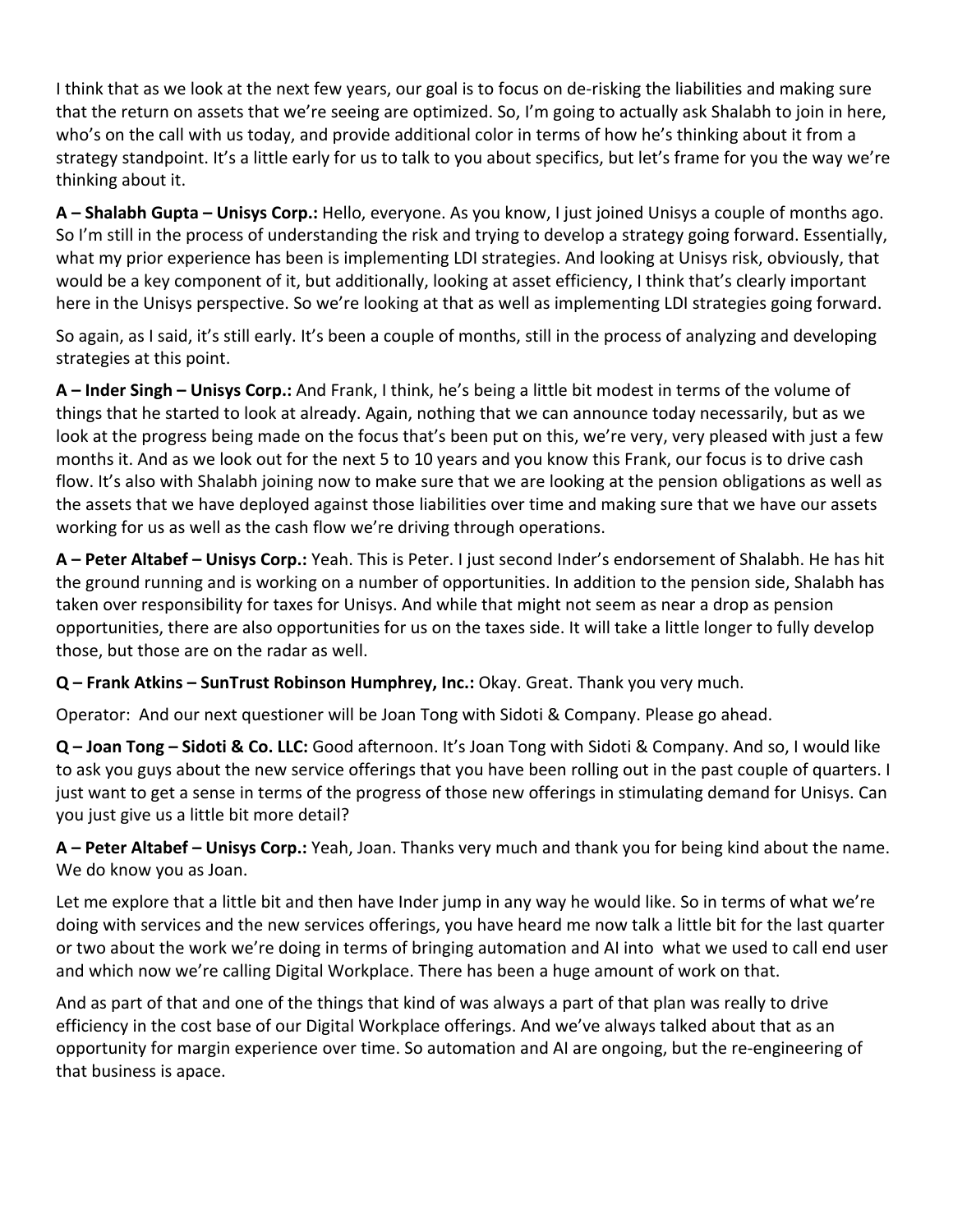And so you saw sequentially, for us, from the second quarter to the third quarter, about 800 individuals no longer with us, quality individuals by the way. But in order for us to hit kind of the productivity targets that we need to hit and in order to work on the new framework, it's just not as people intensive a business.

And we think that's important. We think if we're ever going to break out and get away from a linear model on revenues in things like Digital Workplace, we're going to have to get out of that and not just be an extra body for extra revenue.

So that's what's going on in that marketplace. We're being successful in new wins there. We like our new model. And we think that over time, we'll be able to drive margin from it.

One of the other initiatives I mentioned as a services initiative, which we actually launched last year, which has continued to be successful for us is ClearPath Forward Services. As I noted in my comments, it's growing faster than the company as a whole, and it is more profitable than the Services business as a whole. In fact, it's about twice as profitable as the rest of the Services business.

So what that is all about is going to those ClearPath Forward customers that are using either their own teams or in many, many cases, smaller third party teams to do applications and modernization on top of our ClearPath Forward base, because they have literally thousands of applications out there that run on ClearPath Forward.

So that's an effort for us to do managed services, long‐term services, application development for them where we really know that work very, very well and we can give them comfort that not only do we know it well, but we're going to know it well for a long time going forward.

So this is what I consider both an offensive and a defensive strategy. Offensively, it's giving us good revenue growth and good profitability. Defensively, it also makes our ClearPath Forward technology stronger, because we're providing them not only their own folks and their own kind of traditional lines of support for that, but us as a support mechanism. That's the second of the three items I'd like to outline for you, Joan.

The third are services that will accompany the new and refreshed industry products that we referred to in the call. So I referred to about \$800 million of pipeline on these industry products and services. So the \$800 million refers to both software or as a service licensing, but also services associated with that. So these are not kind of shrink‐wrapped software products. These are services intensive IP‐led software. And so what that means is you expect Services revenue to come along with the software or IP revenue.

We'll see over time what the percentage is. We expect more Services revenue than license revenue, substantially more.

So again, that \$800 million pipeline has a lot of Services revenue in it. And again, because it's Services revenue like ClearPath Forward Services that is related to our IP, we would expect that revenue to be higher margin than more generic application development work or managed services work.

So, Joan, I'm going to let Inder add anything he wishes, and then I hope that helps you a bit.

**A – Inder Singh – Unisys Corp.:** I think that was a great summary. I would just add that as we look at these new services, software‐led services, Joan, that we've launched, it's the next natural evolution of our focus industry strategy.

So what we're doing is, as you know, a year ago, really sharpened our focus, got the subject matter experts, got the industry domain experts, in the areas that we're focusing. And then, we're building through last year into this year, and you'll hear more about this, by the way, at our Financial and Investor Analyst Day on Wednesday, but built several new offers that Peter mentioned.